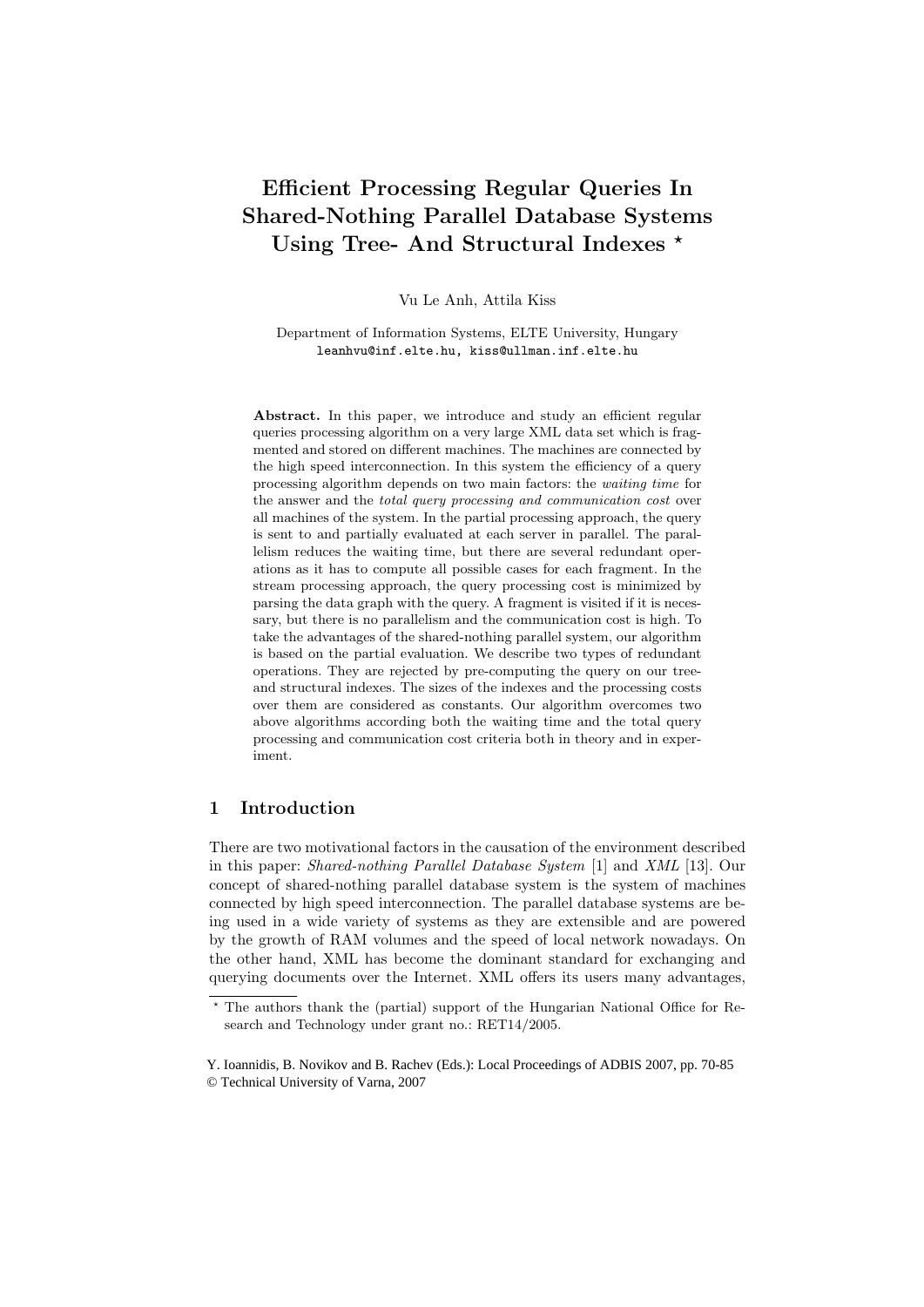

Fig. 1. An Example of fragmented XML tree and regular query

especially in self-describing, extendibility and inter-operability. XML is a good choice for representing various types, dynamic schema or open data sets. In this paper, we work with the shared-nothing parallel database system which is considered as a very large XML data set stored and fragmented over machines.

To retrieve XML and semi-structured data, several query languages have been proposed (XML-QL [10], UnSQL [9], XPath [11], and XQuery [12]). The common feature of these languages are the use of regular path expressions. A data node is an element of the answer of a *regular query*, if the path from the root to this node matching the corresponding regular path expression. This paper introduces and analyzes efficient techniques for processing regular queries in shared-nothing parallel database system using tree and structural indexes. The criteria of the efficiency are: the waiting time for the answer and the total query processing and communication cost over all machines of the system. There are two approaches for processing regular queries in distributed environment: stream processing and partial processing. We will study and compare our algorithm with the partial parallel processing algorithm represented for partial processing approach [5, 4] and the tree traversal algorithm represented for stream processing approach [5, 4].

As an example, we consider the regular query  $E = \frac{1}{a/b}}/a$  (written in XPath syntax) over the XML tree T depicted in Fig.1(b). T is fragmented by  $F_0, \ldots, F_5$ . E can be represented by the nondeterministic finite automata Q depicted in Fig. 1(a). The answer of E over T is the set of data nodes  $A =$  $\{5, 13, 16, 19, 22, 25\}$ . A is determined by traversing T and Q with following rules: (1) beginning at  $(1, q_0)$  (the pair of the roots of T and Q) ; (2) From  $(u, q)$  we visit  $(v, p)$  for each v is a child of u and there exists a transition from state q to state p with the label of u. (3) u is an element of A if some  $(u, q)$  is visited and there exists a transition from state q to final state p with the label of u.

In fragmented environment, the above algorithms works differently as follows: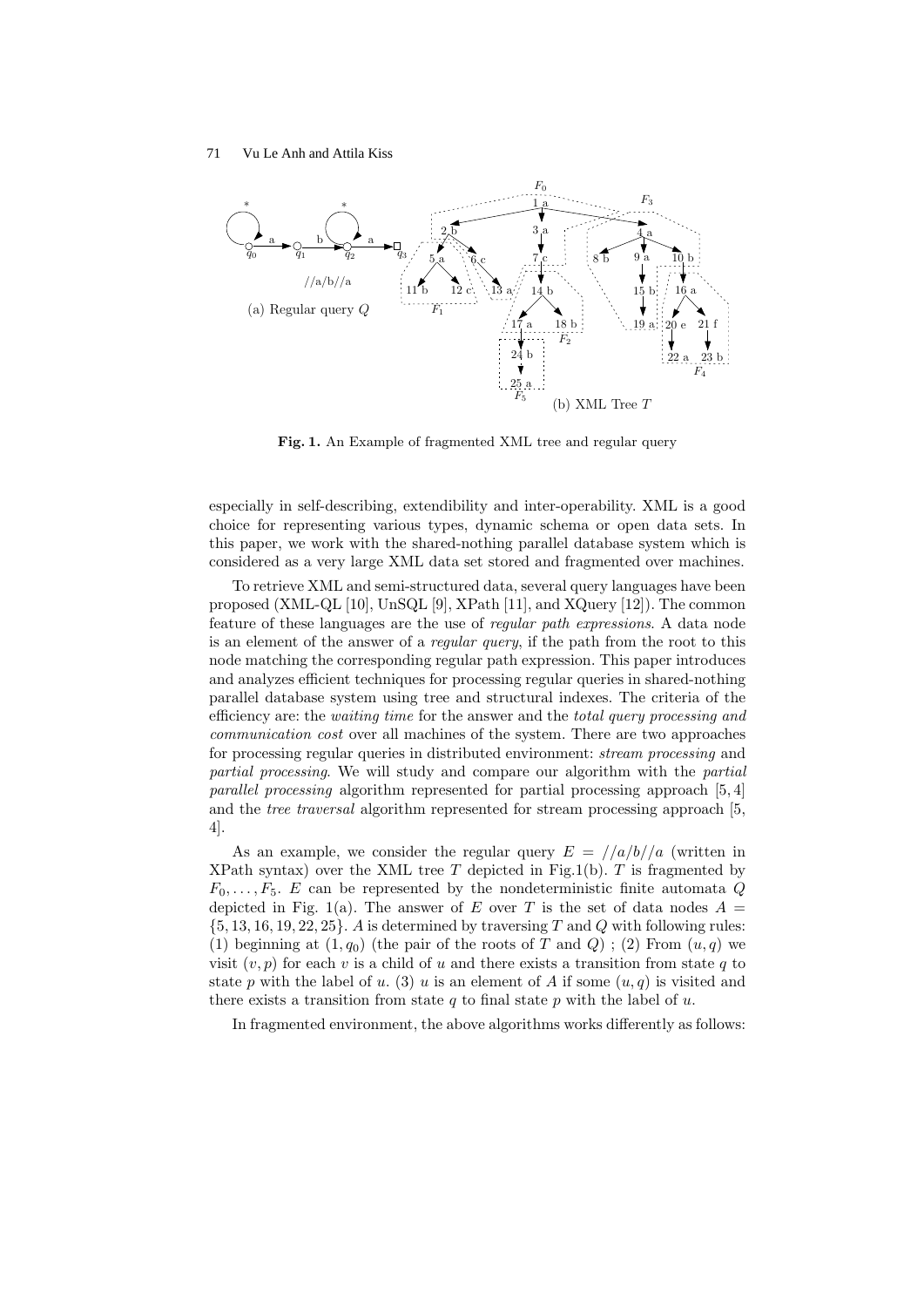Tree traversal. The traversal algorithm is modified as follows. In rule (2), if u is the root of another fragment then we jump to and continue processing over the sub-fragment. After finishing the process the sub-fragment will give back the control and the result to the parent fragment and the parent fragment will continue processing. In the example, with the depth-first traversal the the list of visited fragments sorted by time is  $F_0F_1F_0F_1F_0F_2F_5F_2F_5F_2F_0F_3F_4F_3F_4F_3F_0$ .

Partial Parallel Processing. The basic processing operation  $(F, q)$  is to process over a fragment  $F$  beginning at the root of  $F$  with state  $q$  without communicating other sites or operations. If the operation  $(F_2, q_3)$  is processed, there is no communication with the operations over  $F_0$  or  $F_5$  and the result is {17}. We process each site in parallel. At each site, we compute all possible processing operations and find out the relationship of the operations. The relationship of operations tells us about which operations are processed over the child-fragment if some operation is processed over the parent-fragment. In the example, in the site containing  $F_2$  we process four operations  $(F_2, q_0), \ldots, (F_2, q_3)$  over  $F_2$  and we will find out following facts of relationship of the operations:

- if  $(F_2, q_0)$  is processed,  $(F_5, q_0)$  and  $(F_5, q_1)$  will be processed
- if  $(F_2, q_1)$  is processed,  $(F_5, q_2)$  will be processed
- if  $(F_2, q_2)$  is processed,  $(F_5, q_2)$  and  $(F_5, q_2)$  will be processed

Based on all map of operations from the sites the chosen master site will decide which operations are reachable if the operation  $(F_{root}, q_{root})$  is processed  $(F_{root}:$  the fragment containing the root of the tree;  $q_{root}:$  is the start state of the query graph). The reachable operations in the example are:  $(F_0, q_0)$ ,  $(F_1, q_0)$ ,  $(F_1, q_2)$ ,  $(F_2, q_0)$ ,  $(F_5, q_0)$ ,  $(F_5, q_1)$ ,  $(F_3, q_0)$ ,  $(F_3, q_1)$ ,  $(F_4, q_0)$ ,  $(F_4, q_3)$ . Finally, each site only sends the sub-results of reachable operations, which has been computed in previous phases, to the master site. The result of the query is the union of them.

There is no parallelism in the tree traversal algorithm so the waiting time is not reduced. Moreover the communication cost is high as each fragment and each site may be visited by many times  $(F_0$  is visited 5 times,  $F_1$  is visited 2 times, etc). With the partial parallel processing algorithm, the waiting time is reduced by the parallelism. The communication cost is also reduced as each site is visited only one time, and the total network traffic is independent from the size of the XML tree [4]. However, the total processing cost may be high as for each fragment we process for all possible operations. This is not good in case the system serves many clients in the same times.

Our first contribution is to introduce the indexes. The tree-index stores information of the paths connecting the roots of fragments. The DL-tree-indexes coming from the DL-indexes [7] summarize the fragment structure. The total size of the indexes depends only on the number of fragments, which is considered as constant in shared-nothing parallel database system. Our second contribution is an efficient algorithm for processing regular queries over shared-nothing parallel database system. We define two types of redundant operations in the partial processing approach. The redundant operations of type 1 are the operations which are not reachable from the operation  $(F_{root}, q_{root})$ . The redundant operations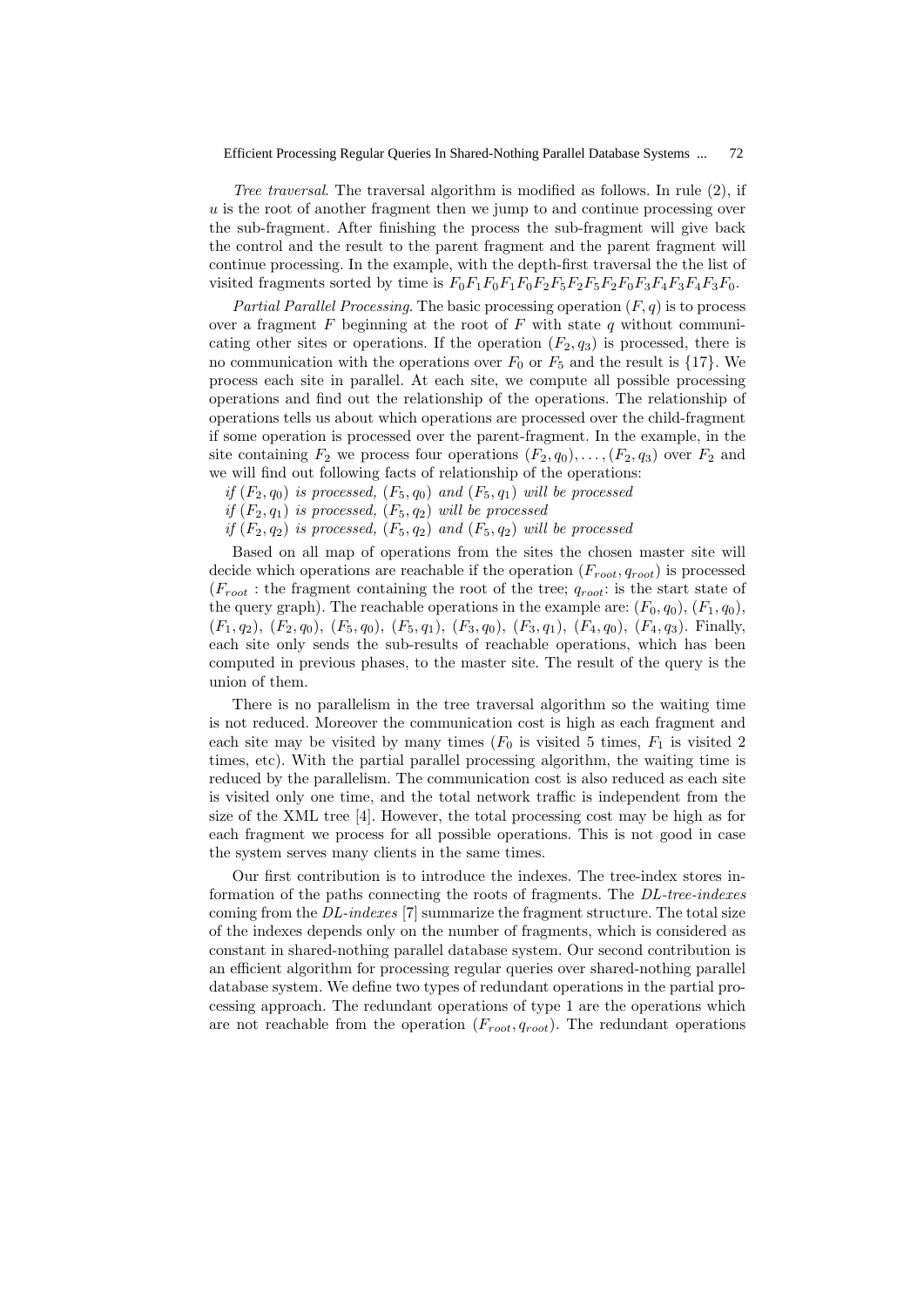type 2 are the operations which do not find out any matching nodes. The redundant operations type 1 are determined by processing the query over the tree index . The redundant operations type 2 are restrained by processing over some structural index of the fragment. Our algorithm firstly processes on the indexes to reject redundant operations. The processing cost is considered as constant in case the total size of the index is considered constant. The pre-computing on the indexes not only decreases the total query processing in the partial evaluation phrase but also minimizes the communication cost and the waiting time as sites communicate only *one time* with the master site and processing with minimal number of redundant operations. Our third contribution is an experimental study evaluating our algorithm versus other approaches. Our experimental results show that our algorithm overcomes the other algorithms according both the waiting time and the total query processing and communication cost.

The remainder of the paper is organized as follows. Section 2 is the preliminary. We introduce the concepts of the data model and the regular queries and a template for processing over a fragment using in this paper. Section 3 is about stream processing vs. partial processing approaches. We study two algorithm: tree traversal algorithm represented for stream processing approach and partial parallel processing algorithm represented for partial processing approach. In section 4, we introduce and describe the technics to using tree- and structural indexes to processing regular queries over share-nothing parallel database system. In section 5, we present our experiments. Section 6 is the related works. Section 7 concludes the paper.

### 2 Preliminaries

#### 2.1 Data Model

The data set is modelled as a *labelled tree T*.  $\Sigma$  is an alphabet. Each node v of T is labelled by a label value  $label(v) \in \Sigma$ . T is fragmented by a collection **F** of disjoint trees, or *fragments*  $F_i$ . The fragments are stored in different *sites* (or machines). The sites are connected with each others by high speed interconnection. The numbers of sites and fragments are considered as constants.

The fragment containing the root of the tree  $T$ , is called the *root fragment* denoted by  $F_{root}$ . In Fig. 1, this is fragment  $F_0$ . Given two fragments F and F', we say that F is a *child-fragment* of  $F'$  and  $F'$  is the parent-fragment of F if there exists node  $v \in F'$  such that the root w of F is a child of v in the original tree T. In Fig. 1, fragment  $F_5$  is a child-fragment of  $F_2$  and  $F_0$  is a parent-fragment of  $F_1$ .  $site(F)$  denotes the site containing fragment F. Naturally, we assume that  $site(F) \neq site(F')$  if F is a child-fragment of F'.

### 2.2 Regular Queries

A regular expression over  $\Sigma$  alphabet is defined as follows:

$$
R = \varepsilon |a| R_1.R_2 | R_1|R_2 | R_1^*
$$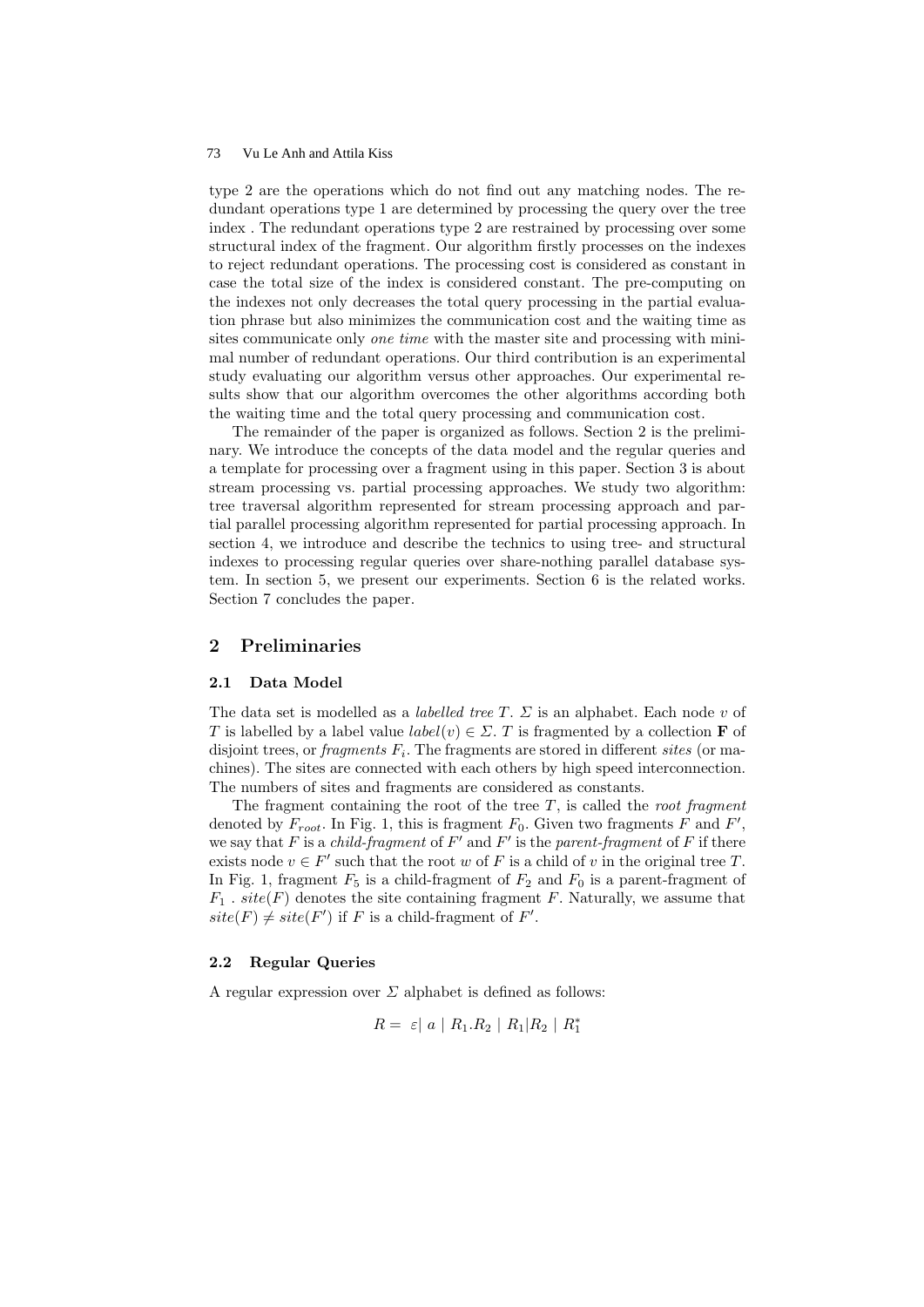where  $\varepsilon$  is the empty word;  $a \in \Sigma$  is a letter;  $R_1, R_2, R$  are regular expressions;  $(., (), (), (*)$  are the concatenation-, the alternation-, and the iteration operations respectively. Each regular query is defined by a regular expression, and each regular expression also defines a regular language over  $\Sigma$ , which contains all words over  $\Sigma$  marching the regular expression. We call the rooted labelled directed graph of the finite nondeterministic automata, which computes the regular language defined by the regular expression, the query graph of the query. The start state of the automata is denoted by  $q_{root}$ . A data node u is an element of the result of regular query  $Q$  over tree  $T$ , if the label of the path from the root to  $u$ matches the according path expression. You can see the example of query graph in Fig. 1. We just remark our readers that the formula writing the query in the example is in XPath syntax [11], which is converted easily to our defined syntax.

#### 2.3 Processing Over Fragment

We introduce and study basic operation processing a fragment begin at the root with some state of the query graph. The template of the operation processing fragment  $F$  with state  $q$  is as follows:

FRAGMENT-PROCESS $(F,q)$  SCAN $(u,q)$ begin<br>
1.  $FraqResult \leftarrow \emptyset$  1. if u 1. if u is stored in another fragment then 2. PRE-PROCESS $(F,q)$  2. WORKING-LINK-NODE $(u,q)$ 3. SCAN $(root(F), q)$  3. else 4. POST-PROCESS(F,q) 4. for each state  $p \in \text{MATCHING}(q, label(u))$  do 5. return  $FragResult$  5. if p is final state then end 6. F  $FragResult = FragResult \cup \{u\}$ 7. for each edge  $(u, v)$  do  $\text{Marcinig}(q, label)$  8. SCAN $(v,p)$ begin end 1.  $S \leftarrow \emptyset$ 2. for each transition  $(q, label, p)$  do 3.  $S \leftarrow S \cup \{p\}$ 4. return S end

In the generalized fragment processing algorithm, the MATCHING $(q, label)$ procedure returns the set of states  $p$  where there exists a transition from state q to state p labelled by *label*. We traverse the data graph with the SCAN procedure. If a pair  $(u, q)$  is visited by calling  $SCAN(u,q)$ , these pairs  $(v, p)$  are also visited for each edge  $(u, v)$  and  $p \in \text{MATCHING}(q, label(u))$ . Each pair  $(u, q)$ is visited maximum one time as  $T$  is a tree. Therefore, the SCAN procedure is never in infinity loop. The Working-Link-Node procedure is called when we meet a node stored in another fragment. The main differences between the query processing algorithms over distributed environment are presented by the implementation of Working-Link-Node, Pre-Process and Post-Process virtual procedures for working with nodes stored in another fragment, doing before or after processing fragment respectively.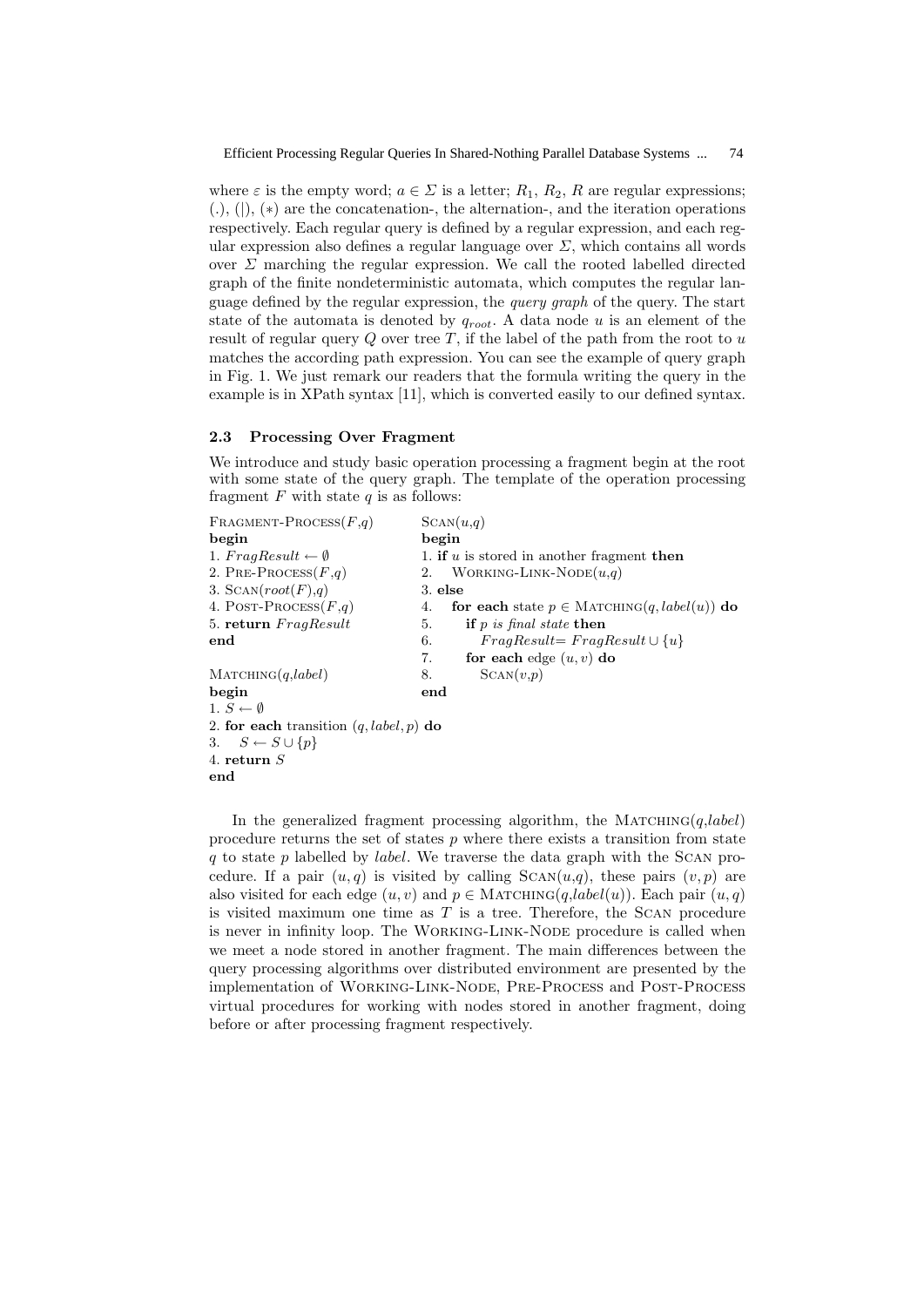# 3 Stream Processing vs. Partial Processing Approaches

We study two most popular approaches for processing regular queries in distributed environment: stream processing and partial processing. We study tree traversal algorithm represented for stream processing algorithm approach in subsection 3.1 and partial parallel processing algorithm represented for partial processing approach in subsection 3.2.

#### 3.1 Tree Traversal Algorithm

The main behavior of stream processing approach when we meet a node stored in another fragment is to jump to the new fragment for continuing processing. The parent process waits until the process operation over the child-fragment finishes, then it receives the result of the operation from the child-fragment and continue processing. Therefore, the Post-Process and Working-Link-Node procedures are implemented as follows:

| POST-PROCESS $(F,q)$         | WORKING-LINK-NODE $(u,q)$                            |
|------------------------------|------------------------------------------------------|
| begin                        | begin                                                |
| 1. if $F \neq F_{root}$ then | 1. Let F be the remote fragment containing $u$       |
| 2. SEND-RESULT $(Result)$    | 2. FRAGMENT-PROCESS $(F,q)$ (Calling from remote)    |
| end                          | 3. $subResult \leftarrow$ RECEIVE-RESULT $(F)$       |
|                              | 4. $FragResult \leftarrow subResult \cup FragResult$ |
|                              | end                                                  |

The SEND-RESULT procedure is used for sending the result to the parentfragment. The RECEIVE-RESULT $(F)$  procedure is used for receiving the result from the operation over child fragment  $F$ . A RECEIVE-RESULT procedure calling synchronizes with some SEND-RESULT procedure calling. Finally, the result of the query on tree  $T$  is the result of the fragment processing operation  $(F_{root}, q_{root})$ . It is determined by calling the SPIDER procedure.

```
SPIDER(Q)begin
1. return FRAGMENT-PROCESS(F_{root}, q_{root})end
```
The example of the tree traversal algorithm is shown in section 1. The tree traversal algorithm can be considered as a sequence of calling the Fragment-Process procedure. There is no parallelism. Moreover each site and fragment can be visited many times and the number of the communication between sites is not constant, it depends on the query graph. Therefore, the waiting time for the answer is very high, and it does not take the advantages of the share-nothing parallel database systems.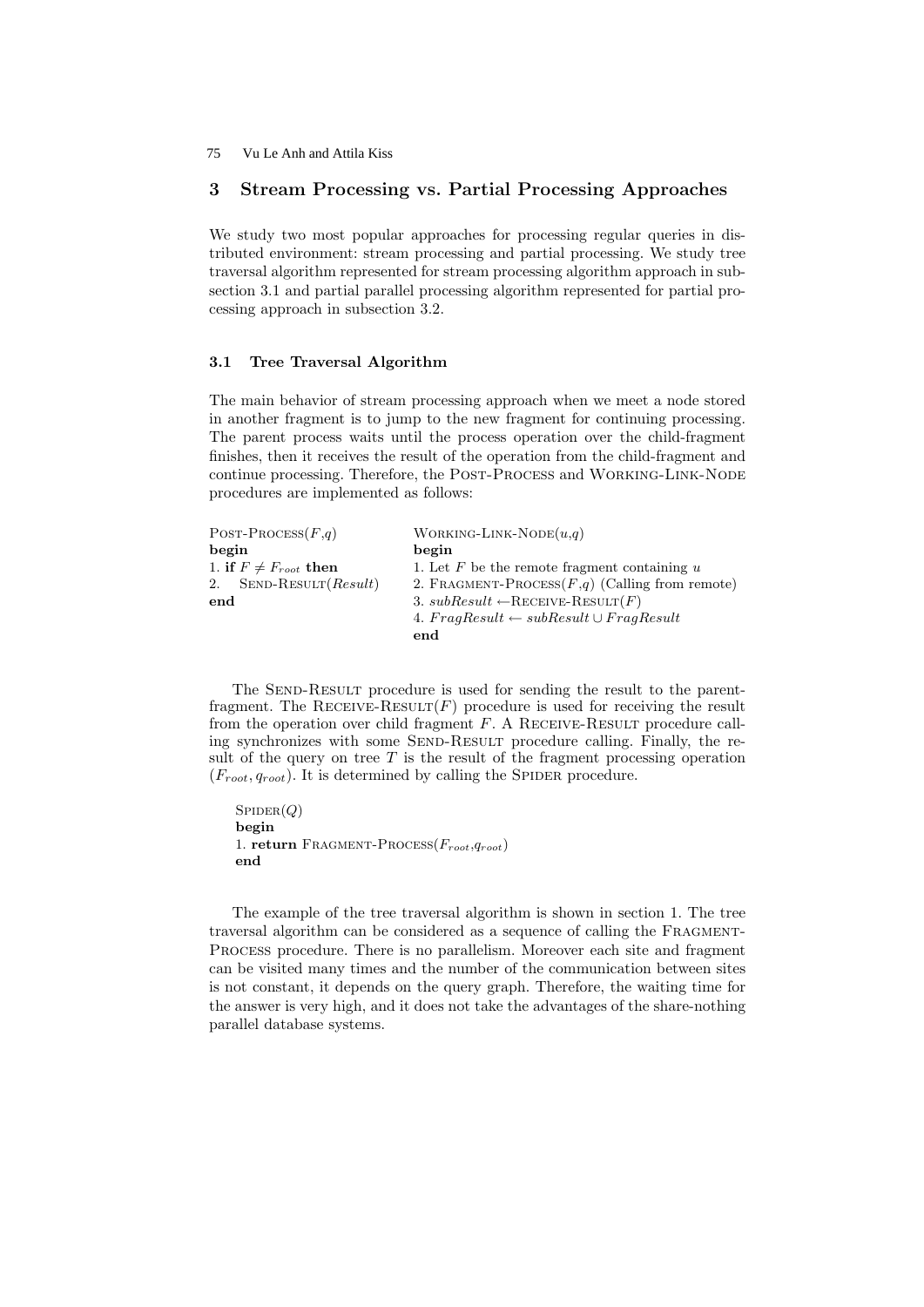76 Efficient Processing Regular Queries In Shared-Nothing Parallel Database Systems ... 76

#### 3.2 Partial Parallel Processing Algorithm

The main behavior of the partial processing approach is to process each operation independently. There is no communication with other operation while processing. When we meet some node stored in another fragment, we just write down the relationship between the current operation and the corresponding operation over the child fragment. Therefore, the PRE-PROCESS and WORKING-LINK-NODE procedures are implemented as follows:

| $PRE-PROCESS(F,q)$   | WORKING-LINK-NODE $(u,q)$                        |
|----------------------|--------------------------------------------------|
| begin                | begin                                            |
| 1. $bF \leftarrow F$ | 1. Let $F$ be the remote fragment containing $u$ |
| 2. $bQ \leftarrow q$ | 2. $Map \leftarrow Map \cup ((bF, bQ), (F, q))$  |
| end                  | end                                              |

The fact "if operation  $(bF, bQ)$  is processed then  $(F, q)$  will be processed" is coded by  $((bF, bQ), (F, q))$ .  $(bF, bQ)$  is current operation.  $bF$  and  $bQ$  variables are initialized in the PRE-PROCESS procedure.  $Map$  is the global variable storing all relationships of operations we find out when processing over the site. The query processes over sites are independent and in parallel. At each site, all possible operations are processed firstly. After that the map of operations is sent to the chosen master site. Then each site waits until the master site sends the set of operations, which are reachable when we process the operation  $(F_{root}, q_{root})$ . Finally, all sites just send the reachable results to the master site and the union of these result is the result of the answer.  $MASTER(Q)$  procedure is run in the master site to control the sites processing query graph  $\ddot{Q}$ . The partial result of query graph Q is computed in site S by using the  $\text{SITE-PROCES}(S,Q)$  procedure. The reachable operations are determined by the COMPUTE-REACHABLE-RESULTS procedure on the master site. In the MASTER procedure,  $Map[S]$  is the map of the operations we receive from site S and  $RO[S]$  is the set of reachable operations of site S.

MASTER(Q) COMPUTE-REACHABLE-OPERATIONS() begin begin 1. for each site  $S$  do in parallel 1. for each site  $S$  do 2. SITE-PROCESS( $S,Q$ ) (Calling from remote) 2.  $RO[S] \leftarrow \emptyset$ 3.  $Map[S] \leftarrow$  RECEIVE-MAP(S) 3. Stack  $\leftarrow \emptyset$ 4. joint: waiting until receiving all map result  $4. Stack.push((F_{root}, q_{root}))$ from every site 5. while  $Stack \neq \emptyset$  do 5. COMPUTE-REACHABLE-OPERATIONS() 6.  $(F, q) \leftarrow Stack.pop()$ 6. for each site S do in parallel  $\overline{7}$ . Let S be the site containing F 7. SEND-REACHABLE-OPERATIONS $(S, RO[S])$  8.  $RO[S] \leftarrow RO[S] \cup (F, q)$ 8.  $subResult[S] \leftarrow$ RECEIVE-RESULT(S) 9.  $(v', q')) \in Map[S]$  do 9. joint: waiting until receiving all result 10.  $\mathbf{y}',q')$ from every site end 10. Result  $\leftarrow \varnothing$ 

- 11. for each site  $S$  do
- 12.  $Result \leftarrow Result \cup subResult[S]$

end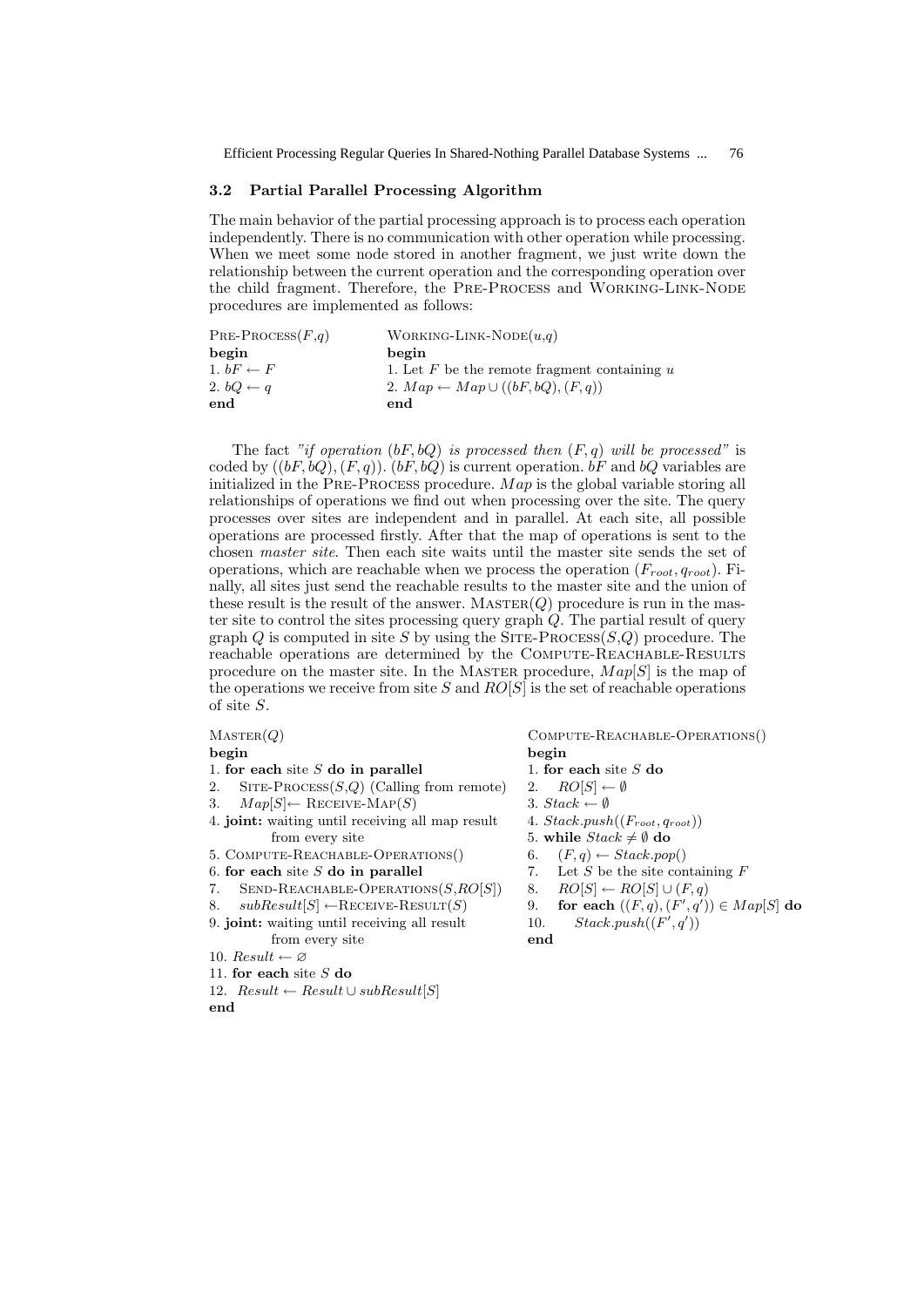$S$ ITE-PROCESS $(S,Q)$ begin 1.  $Map \leftarrow \emptyset$ 2. for each fragment  $F$  of  $S$  do 3. **for each** state  $q$  of  $Q$  do 4.  $result[F, q] \leftarrow FRAGMENT-PROCESS(F, q)$ 5. SEND-MAP $(Map)$ 6.  $RO \leftarrow$ RECEIVE-REACHABLE-OPERATIONS() 7. Result  $\leftarrow \emptyset$ 8. for each  $(F, q) \in RO$  do  $Result \leftarrow Result \cup result[F, q]$  $10.SEND-RESULT(Result)$ end

The sequence of the activities ordered by time when processing a query graph  $Q$  is:

- 1. Activating the query process over each site (line 1-2 of the MASTER procedure).
- 2. Computing the partial result at each site (line 1-4 of the Site-Process procedure).
- 3. Synchronization: Sending the map of the result from some site to the master site (line 5 in the Site-Process procedure, line 3 in the Master procedure).
- 4. The master waits until receiving all map results (line 4 in the Master procedure).
- 5. Determining reachable operations(line 5 in the Master procedure).
- 6. Synchronization: Sending the reachable results to each site (line  $6$  in the SITE-PROCESS procedure, line 7 in the MASTER procedure).
- 7. Each site determines the site result (line 7-9 in the Site-Process procedure).
- 8. Synchronization: Sending the result from some site to the master site (line 10 in the SITE-PROCESS procedure, line 8 in the MASTER procedure).
- 9. The master waits until receiving all site results (line 9 in the Master procedure).
- 10. Determining the final result (line 10-12 in the Master procedure).

The waiting time for the answer is reduced by the parallelism. Each site and fragment is visited only one time. Moreover the number of the communication between sites is constant, and the size of communicated data is only depend on the size of the query and the result [4]. We can reduce the waiting time by expanding the system with more machines (sites). The total processing cost is higher than the necessity as we process for each fragment with all possible states.

### 4 Processing Queries with Tree- and Structural Indexes

We begin this section by defining two types of redundant fragment processing operations in partial processing approach.

**Definition 1.**  $(F, q)$  is redundant type 1 if it is not reachable when we process the operation  $(F_{root}, q_{root})$ .  $(F, q)$  is redundant type 2 if there is no data node in the fragment  $F$  matching the query when we process the operation.

In the example in Fig. 1,  $(F_2, q_2)$  is a redundant operation type 1 but not a redundant operation type 2 as if from all operations over  $F_2$ ,  $(F_2, q_0)$  is the only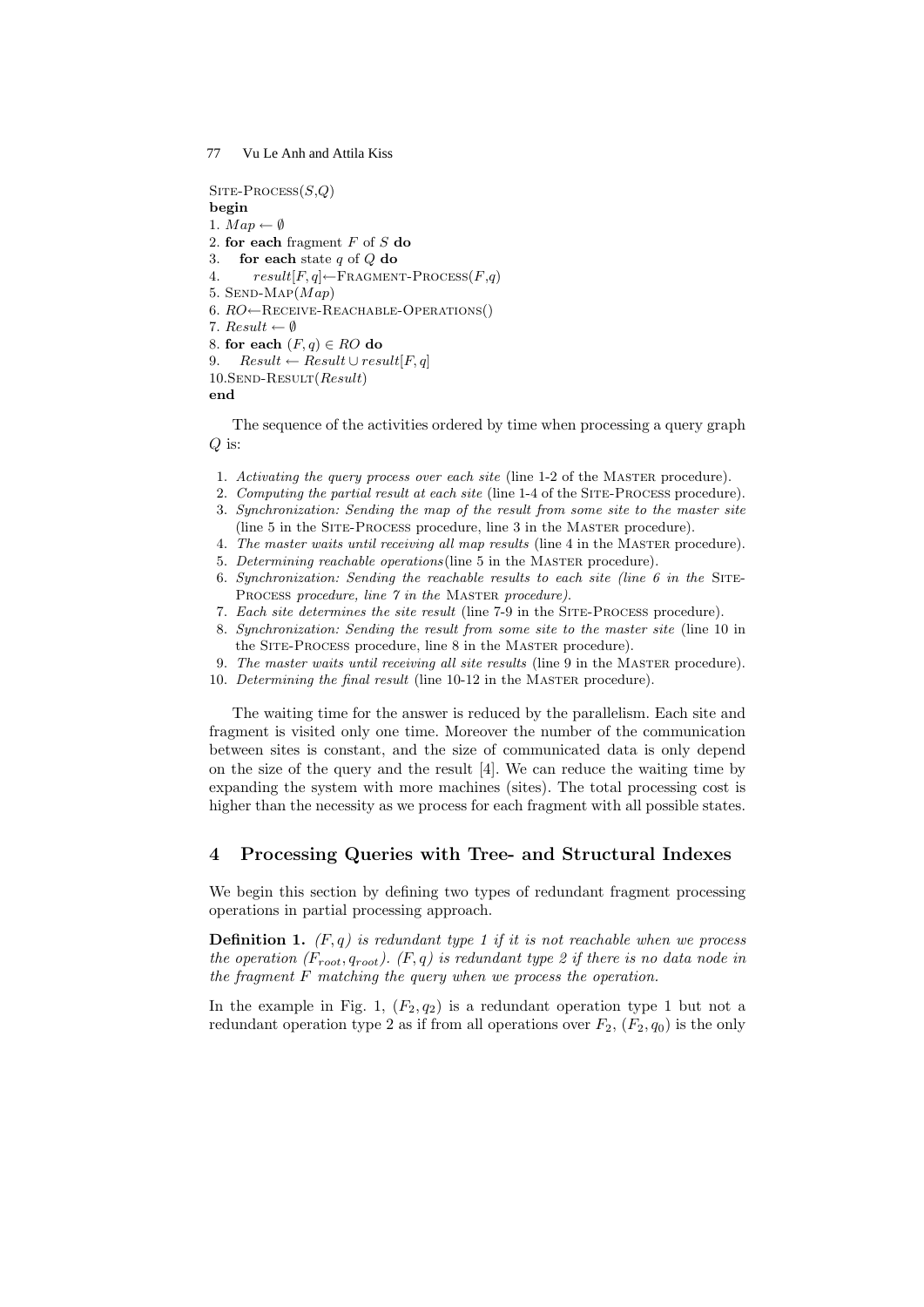

Fig. 2. Tree and structural indexes of the tree  $T$  in Fig. 1(b)

operation which is reachable from  $(F_0, q_0)$ . Furthermore, if  $(F_2, q_2)$  is processed, node 18 matches the query. In another case  $(F_4, q_0)$  is a redundant operation type 2 but not a redundant operation type 1. Obviously, we do not need to carry out an operation if it is redundant type 1 or 2.

#### 4.1 Tree Index

**Definition 2.** Tree  $T_I = (V_I, E_I)$  is the tree index of the XML tree T fragmented by  $\mathbf{F}$ , in which:

(i)  $V_I = \mathbf{F}$  and each index node  $F \in V_I$  is labelled by the root of fragment F (ii)  $(F, F')$  is an index edge if F is parent fragment of F'.  $(F, F')$  is labelled by the label path of path p, which is the path connecting from the root of  $F$  to the root of  $F'$  but we reject two roots.

The tree index stores the information about the paths connecting the roots of the fragments. The index tree of the fragmented tree  $T$  in Fig 1 is depicted in Fig 2(a). In this tree,  $(F_0, F_2)$  is labelled by a.c which is the label path of the path  $< 3, 7 >$ ;  $(F_0, F_3)$  is labelled by  $\varepsilon$  as the root of  $F_0$  is the parent of the root of  $F_3$ . The size of the index tree can be considered constant as the number of fragments is considered constant.

The  $(F, g)$  operations which are not redundant type 1 are determined by the Process-Index-I procedure as follows:

```
PROCESS-INDEX-I(T_I, Q)\text{MATCHING-II}((F, F'), q)begin begin
1. RO \leftarrow \emptyset 1. S \leftarrow \text{MarcHING}(q, label(Root(F)))2. Stack \leftarrow \emptyset 2. Let \langle l_1, \ldots, l_k \rangle be the label of (F, F')3. Stack.push((F_{root}, Root(Q))) 3. for i = 1 to k do
4. while Stack \neq \emptyset do
                                              4. S' \leftarrow \emptyset5. (F, q) \leftarrow Stack.pop() 5. for each state q \in S do
6. RO \leftarrow RO \cup (F, q) 6.
                                                     \mathscr{C} \leftarrow S' \cup \text{Matching}(q, l_i)7. for each index edge (F, F') do
                             \qquad \qquad 7. S \leftarrow S'8. for each q' \in \text{MATCHING-II}((F, F'), q) do 8. return S
9. Stack.push((F', q')) end
10.return RO
end
```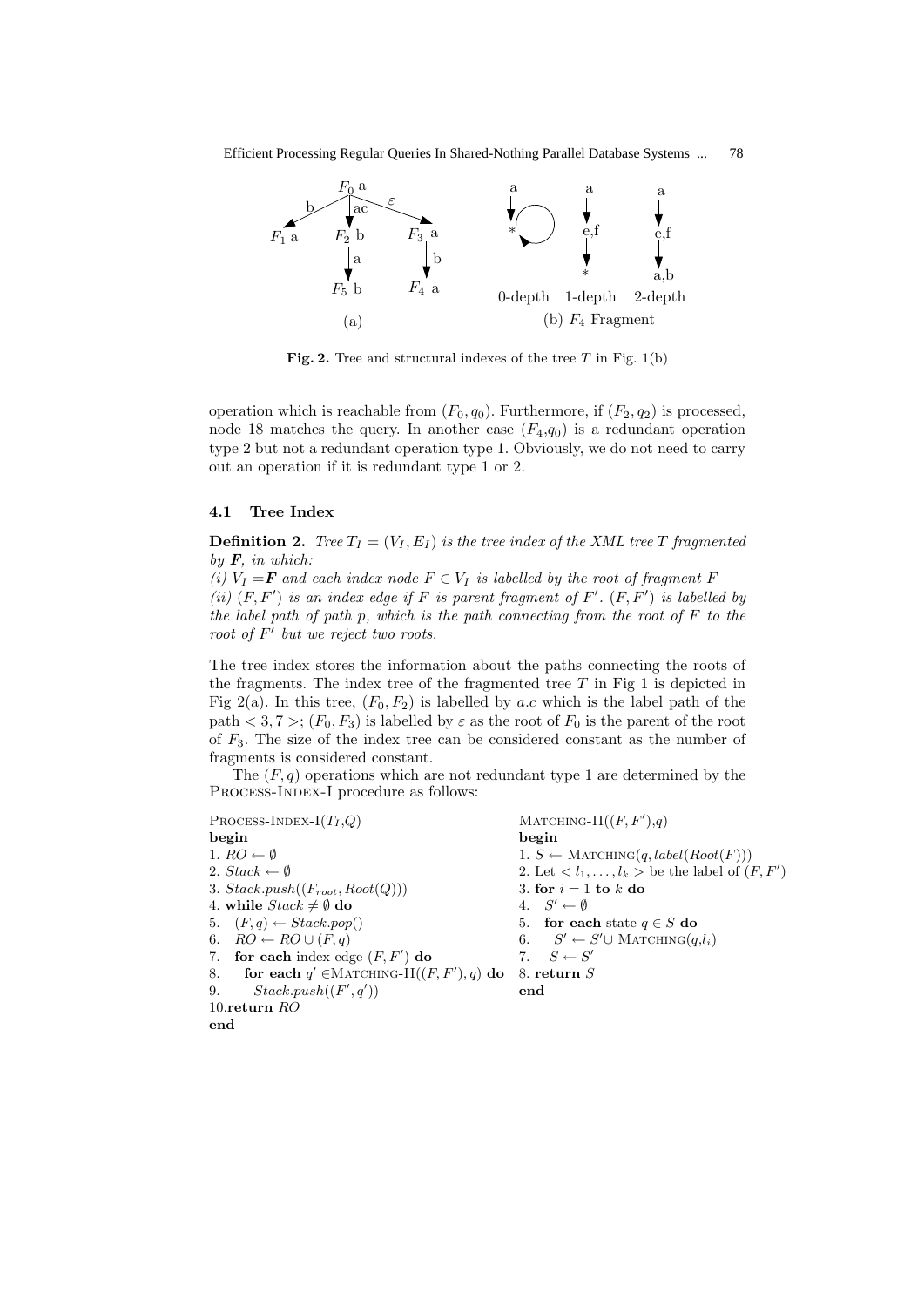The structure of Process-Index-I procedure is similar to the Compute-Reachable-Results procedure's in the partial parallel processing algorithm. The difference between two procedures is the way expanding new reachable operations. We use the MATCHING-II procedure (at line 8) in the first procedure and  $Map[S]$  (at line 9) and in the second. Both of them give the same information that "Which operations over the child-fragment are reachable if some operation over parent-fragment is reachable.". The correctness of the MATCHING-II can be proven easily as it is considered as a sequence of applying the MATCHING procedure. Therefore, the Process-Index-I procedure will return the set of operations which are reachable when we process  $(F_{root}, q_{root})$ . These operations are not redundant type 1. The processing cost over tree index is considered as constant as the size of the tree index is considered as constant.

#### 4.2 Structural Indexes

We restrain redundant operations type 2 by processing the query graph over structural indexes of the fragments. In general, a structural index  $I<sub>G</sub>$  of the graph  $\mathcal G$  is built by the following general procedure: (1) partitioning the data nodes into classes according to some equivalence relation, (2) making an index node for each equivalence class and the index node is labelled by the union of the labels of the data node elements, and (3) adding an index edge from index node I to index node J if there exists an edge from data node  $u$  to data node v, where u is an element of I and v is an element of J. In the case  $\mathcal G$  is a rooted graph, the index node  $root(I_G)$  containing the root of G is defined as the root of  $I_{\mathcal{G}}$ .

The traversal rules for processing operation  $(I_{\mathcal{G}},q)$  over the rooted index graph  $I_G$  beginning with state q as follows: (1)We begin at  $(root(I_G),q)$ . (2) From  $(I, p)$  we visit  $(J, p')$  for each index edge  $(I, J)$  and there exists a transition from state p to state p' with the label  $l \in label(I)$ . (3) I matches the query if some  $(I, p)$  is visited and there exists a transition from state p to final state p' with label  $l \in label(I)$ .

**Proposition 1.** Let  $\mathcal I$  be a structural index of fragment  $F$ .  $(F, q)$  is a redundant operation type 2, if there is no index node matching the query when we process  $(\mathcal{I}, q)$  operation.

*Proof.* We use indirect method. We assume  $(F, q)$  is not a redundant operation type 2. It implies that there exists a path  $u_1u_2 \ldots u_n$  and a sequence of states  $q_0q_1 \ldots q_n$  such that (i)  $u_1$  is the root of F and  $q_0 = q$  (ii)  $u_i$  are data nodes of F (iii)  $q_n$  is final state (iv) there is a transition from state  $q_{i-1}$  to state  $q_i$  with label *label*( $u_i$ ) ( $i = 1, ..., n$ ). Let  $U_1, ..., U_n$  be the index nodes of  $\mathcal I$  containing  $u_1, \ldots, u_n$  respectively. The construction of the index implies that (v)  $U_1$  is the root of  $\mathcal{I}$  (vi)  $(U_i, U_{i+1})$  are index edges  $(i = 1, \ldots, n-1)$ . *label* $(u_{i-1}) \in$ label( $U_{i-1}$ ) and there exists a transition from state  $q_{i-1}$  to state  $q_i$  with label label(u<sub>i</sub>) so we can traverse from  $(U_{i-1}, q_{i-1})$  to  $(U_i, q_i)$ . It implies that  $U_n$ matching the query we traverse the query graph beginning at the root of  $\mathcal{I}, U_1$ , and state  $q_0 = q$  (conflict).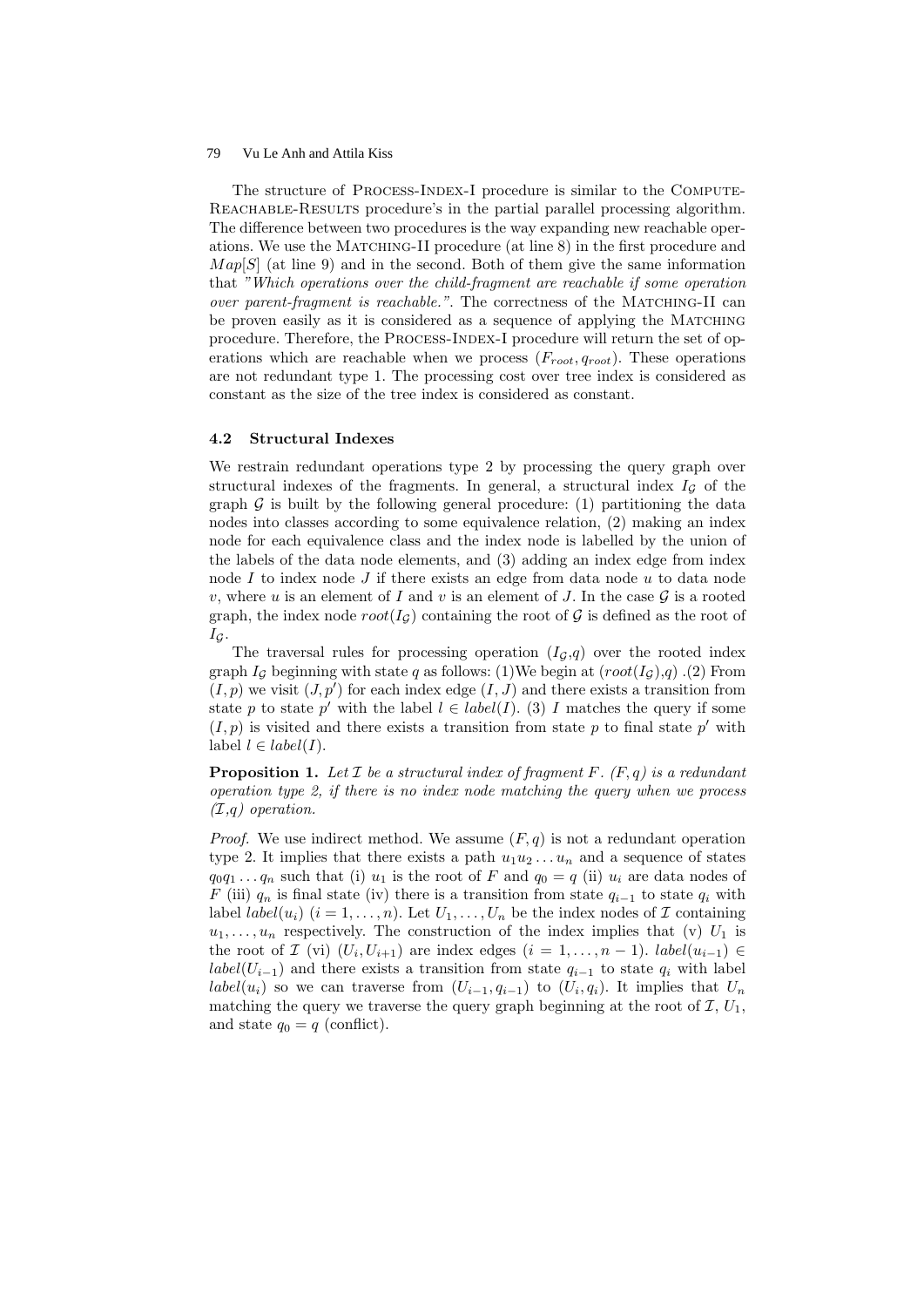The proposition gives us a necessary condition to check if  $(F, q)$  is a redundant type 2. The cost for checking the condition depends on the size of the structural index, which is not bigger than the fragment. The condition is sufficient if the structural index is the 1-index [14]. However, the size of the 1-index is big in most cases. The size of the structural index should be constant. Based on the DL-indexes [7] we introduce and study the *DL-tree-indexes* using for checking redundant operations type 2.

The processing cost over a structural index depends on the number of the labels of the data nodes in each index nodes. We define special label '\*' (\*  $\notin \Sigma$ ) for matching any label of  $\Sigma$ . If the label of an index node I is '\*', we can jump from  $(I, q)$  to any  $(J, p)$  where  $(I, J)$  is an index edge and there exists a transition from state  $q$  to state  $p$ .

**Definition 3.** Let  $F$  be the fragment, h be the depth of  $F$  and  $k$  be an integer  $1 \leq k \leq h$ . The k-depth DL-tree-index of F,  $\mathcal{I}_k$ , is a structural index in which the partition of nodes is as follows:

(i) For each  $0 \leq l \leq k$  we group the data nodes in the same depth l in the same index node  $I_l$ .

(ii) In the case  $k < h$  we group the data nodes whose depth is more than k in the same index node and the index node  $I_{k+1}$  labelled by '\*'.

The DL-tree-indexes of fragment  $F_4$  of tree T in Fig. 1(b) is shown in Fig. 2(b). The root of  $\mathcal{I}_k$  is  $I_0$ . The  $\mathcal{I}_k$  has k index nodes in the case  $k = h$  otherwise  $k + 1$  index nodes. We can choose k value as bigger as the size of  $\mathcal{I}_k$  can be considered as constant. The process over a structural index  $\mathcal{I}_k$  of the fragment F to determine if  $(F, q)$  is a redundant type 2 is as follows:

```
PROCESS-INDEX-II(\mathcal{I}_k,q) EXISTS-FINAL-STATE(S)
begin begin
1. S \leftarrow \{q\} 1. for each state p \in S do
2. for i = 0 to k do 2. if p is final state then
3. S' \leftarrow \emptyset3. return true
4. for each state p \in S do 4. return false
5. for each label l \in label(I_i) do end
6. S' \leftarrow S' \cup \text{MarcHING}(p,l)7. if EXISTS-FINAL-STATE(S'MATCHING-III(I, S)8. return true begin
9. S \leftarrow S'1. if ∃ index edge (I, I) then
10.if \exists I_{k+1} \land S \neq \emptyset then 2. return true
11. if MATCHING-III (I_{k+1}, S) then 3. for each state p \in S do
12. return true 4. if \exists transition (p, p') and p' is final state then
13. return false 5. return true
end 6. return false
                                end
```
**Proposition 2.** If the PROCESS-INDEX-II $(\mathcal{I}_k,q)$  returns false value,  $(F,q)$  is a redundant operation type 2.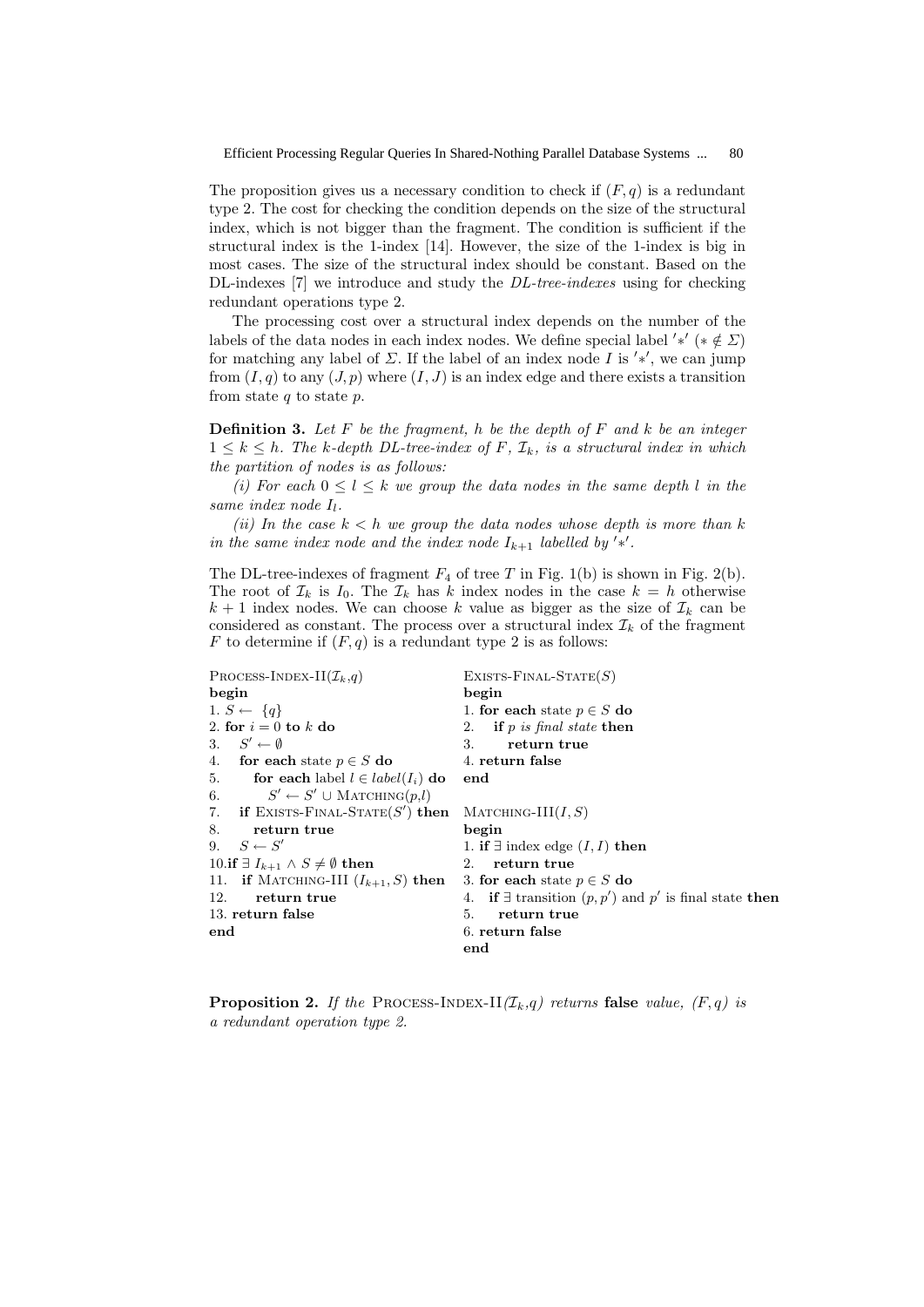*Proof.* Let  $S_0, \ldots, S_k$  be the values of S at the beginning of the loop at line 2 for each  $i = 0, \ldots, k$  respectively. We will show that " $S_i$   $(i = 0, \ldots, k)$  is the set of states  $p_i$ , in which  $(I_i, p_i)$  is visited if  $(\mathcal{I}_k, q)$  is processed" (1). Obviously (1) is true for  $i = 0$  as  $S_0 = \{0\}$ . The  $S_{i+1}$  computation based on  $S_i$  at line 4-6 guarantees for the correctness of the proof for (1) by induction.

The return value is false so the condition we check at line 7 and line 11 must be false. EXISTS-FINAL-STATE $(S_i)$  returning true value (at line 7) implies that  $S_i$   $(i = 1, \ldots, k)$  not containing any final state. Therefore, (1) implies that  $I_i$  (i = 0,...,k) not matching the query. MATCHING-III ( $I_{k+1}, S$ ) returning **false** value (at line 11) implies that  $I_{k+1}$  does not match the query either. No index node matches the query when we process  $(I_{\mathcal{G}}, q)$ , so  $(F, q)$  is a redundant operation type 2.

The DL-indexes [7] are quite dynamic and flexible. We can use a DL-tree-index as the initial index graph and then refining the index so that the size is fit with the system or the index supports a set of frequently queries [7]. The processing index over the refining index should be modified so that avoiding the circles in the index graph. However, the processing cost is constant if the size of the index is considered as constant.

#### 4.3 Processing Queries with Tree- and Structural Indexes

We store the tree index  $T_I$  of the system and for each fragment F we also store Index(F) which is a k-depth DL-tree-index of F on the chosen master site. The EFF-MASTER $(Q)$  procedure is run in the master site to control the sites processing query graph  $Q$ . The partial result of query graph  $Q$  is computed in site S by using the EFF-SITE-PROCESS( $S,Q$ ) procedure.

| $EFF-MASTER(Q)$                                                                  | $EFF-SITE-PROCESS(S,Q)$                                           |
|----------------------------------------------------------------------------------|-------------------------------------------------------------------|
| begin                                                                            | begin                                                             |
| 1. $States \leftarrow$ PROCESS-TREE-I $(T_I, Q)$                                 | 1. $RO \leftarrow$ RECEIVE-REQUIRED-OPERATIONS()                  |
| 2. for each site $S$ do                                                          | 2. Result $\leftarrow \emptyset$                                  |
| 3. $RO[S] \leftarrow \emptyset$                                                  | 3. for each $(F, q) \in RO$ do                                    |
| 4. for each $(F, q) \in States$ do                                               | $Result \leftarrow Result \cup \text{FRAGMENT-PROCES}(F,q)$<br>4. |
| 5. if PROCESS-INDEX-II( $Index(F), q$ ) then 5. SEND-SITE-RESULT( $SiteResult$ ) |                                                                   |
| 6. Let S be the site containing $F$                                              | end                                                               |
| 7. $RO[S] \leftarrow RO[S] \cup (F, q)$                                          |                                                                   |
| 8. for each site $S$ do in parallel                                              |                                                                   |
| EFF-SITE-PROCESS $(S,Q)$ (Calling from remote)<br>9.                             |                                                                   |
| 10. SEND-REQUIRED-OPERATIONS $(S, RO[S])$                                        |                                                                   |
| 11. $subResult[S] \leftarrow$ RECEIVE-SITE-RESULT(S)                             |                                                                   |
| 12.joint: waiting until receiving all result from every site                     |                                                                   |
| $13. Result \leftarrow \emptyset$                                                |                                                                   |
| 14.for each site $S$ do                                                          |                                                                   |
| 15. $Result \leftarrow Result \cup subResult[S]$                                 |                                                                   |
| end                                                                              |                                                                   |
|                                                                                  |                                                                   |

The sequence of the activities of the query process ordered by time is: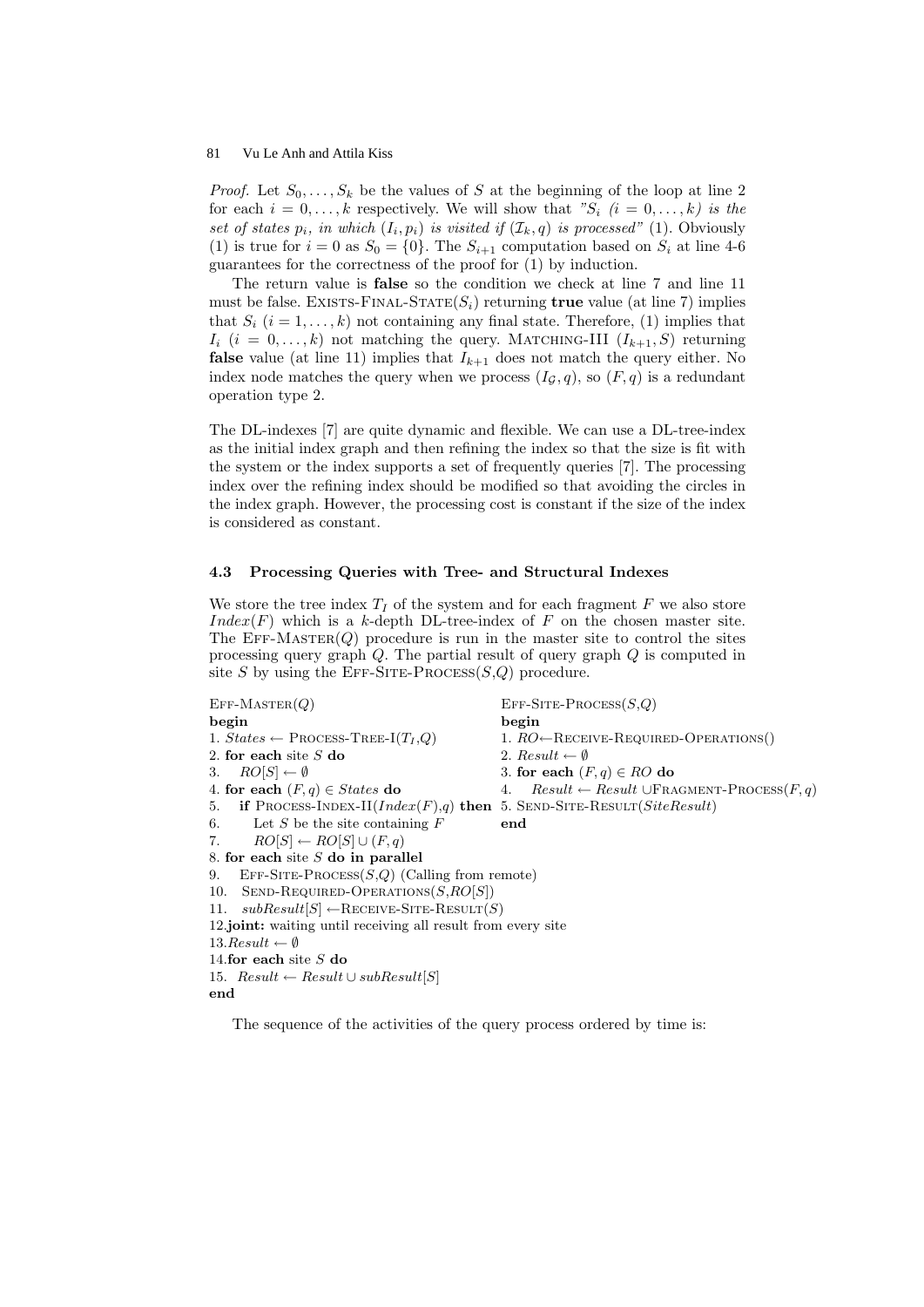82 Efficient Processing Regular Queries In Shared-Nothing Parallel Database Systems ...

- 1. Rejecting the redundant operations at master site: (line 1-7 of the Master procedure).
- 2. Activating the query process at each site (line 9 in the EFF-MASTER procedure)
- 3. Synchronization: Sending the required operations to each site (line 10 in the Eff-MASTER procedure, line 1 in the EFF-SITE-PROCESS procedure).
- 4. Computing the required operations at each site. (Line 3-4 in the Eff-Site-Process procedure )
- 5. Synchronization: Sending the site result from some site to the master site (line 5 in the Eff-Site-Process procedure, line 11 in the Eff-Master procedure).
- 6. The master waits until receiving all site results (line 12 in the Eff-Master procedure).
- 7. Determining the result (line 13-15 in the Eff-Master procedure).

Obviously, the number and the cost of communication in our algorithm is smaller than two algorithm in section 3. The total cost of query processing in each site is also smaller as the number of processing operations is fewer. If the number of fragments is considered constant we can ignore the cost of processing over tree- and structural indexes. In this case our algorithm overcomes two above algorithms according both the waiting time and the total query processing and communication cost criteria.

### 5 Experiments

We compared the performance of our efficient algorithm using tree and structural indexes (**EPP** for short), the partial processing algorithm (**PP** for short) and the tree traversal algorithm (TP for short) in the waiting time and the total processing and communication criteria. We implemented the algorithms in C++ programming language.

Data set and fragmentation. We used the XMark data set containing the activities of an auction Web site is generated by using the Benchmark Data Generator [18]. The size of our data set is about 500 Mb. The number of nodes is 10 267 360 and the number of labels is 77. We uses 19 Linux machines over a local LAN. We use a program splitting the XML tree into 76 fragments. Each fragment has about 150 000 nodes. The fragments are chosen randomly to be stored in the sites.

Queries. We proposed 10 regular path queries representing for different conditions of the environment for our experiments. They are:

- 1. Q1: //keyword.
- 2. Q2: //listitem/text/keyword/bold.
- 3.  $Q3: //asiaj/item// keyword/bold.$
- 4. Q4: //listitem//keyword
- 5. Q5: //people/\*/profile/income
- 6. Q6: //bold | //emph
- 7. Q7: //asia//bold | //asia//emph
- 8. Q8: //person//name
- 9. Q9://item/mailbox/mail
- 10. Q10://namerica//description//keyword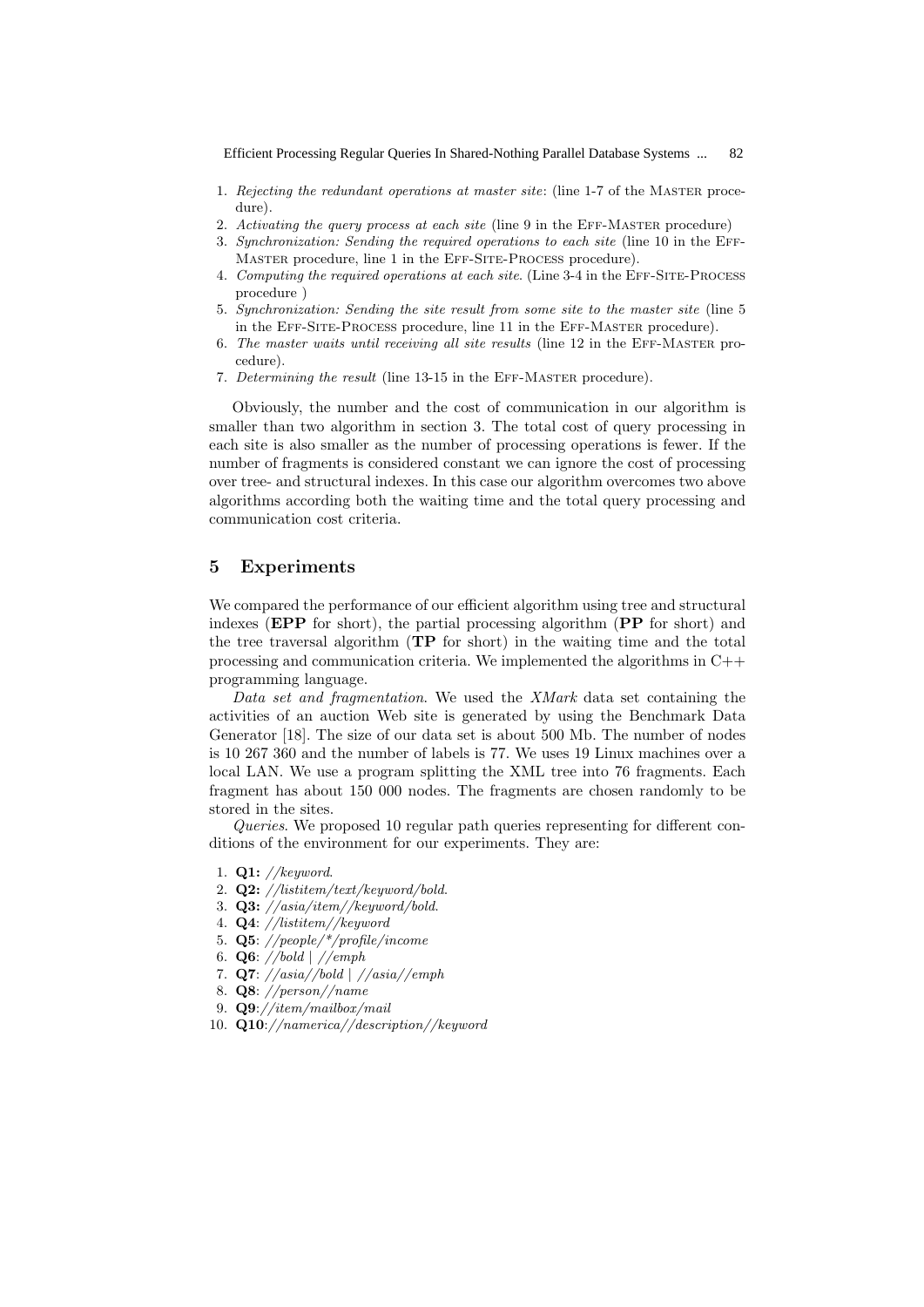|              | Waiting time(ms) |       |      | Pro. $& Com. time(ms)$ |       |            |
|--------------|------------------|-------|------|------------------------|-------|------------|
| Queries      | TP               | PP    | EPP  | TР                     | PP    | <b>EPP</b> |
| Q1           | 138662           | 4590  | 3845 | 33990                  | 10843 | 10823      |
| Q2           | 128900           | 1987  | 1765 | 8760                   | 8780  | 4529       |
| Q3           | 83516            | 2638  | 1781 | 7993                   | 16111 | 7812       |
| Q4           | 13731            | 3969  | 2682 | 13490                  | 18153 | 10326      |
| Q5           | 85461            | 2093  | 1910 | 9780                   | 8677  | 8360       |
| Q6           | 136715           | 6921  | 6192 | 59970                  | 14459 | 14321      |
| Q7           | 87661            | 12673 | 2045 | 12081                  | 25519 | 8660       |
| Q8           | 88925            | 3208  | 1843 | 52560                  | 18380 | 13209      |
| Q9           | 117297           | 7942  | 1641 | 40773                  | 14893 | 5132       |
| $_{\rm Q10}$ | 91085            | 4174  | 2204 | 15420                  | 28183 | 9518       |

We processed these queries with our algorithms many times and measured the average values of the waiting time and the cost of processing and communication for each query and each algorithm. Here are the results:

Waiting time. The ratio of the waiting time of three algorithms, **EPP** : **PP** : TP, is  $1:1.94:37.52$ . Our experiments shows that the partial processing approach absolutely overcomes the stream processing approach according to the waiting time criterion. There are two reasons for this explanation: (1)  $\mathbf{TP}$  does not use the parallelism like  $\bf PP$  and  $\bf EPP$ ; (2) there are many communication between sites. In cases  $Q3$ ,  $Q7$  and  $Q10$ , although the processing and communication cost of  $\mathbf{TP}$  is lower than  $\mathbf{PP}'$ 's but the waiting time is still higher.  $\mathbf{EPP}$ overcomes PP according the waiting time criterion as the ratio is about 50% and being better in all test cases. Especially in cases Q7 and Q10, there are a lot of redundant operations for PP but they are restrained by preprocessing over indexes in EPP.

Processing and Communication Cost. The ratio of the processing and communication cost of three algorithms,  $\text{EPP : PP : TP : i} 1:1.77 : 2.75$ . The communication cost makes the cost of  $\mathbf{TP}$  is higher than  $\mathbf{PP}$  in general. However the redundant operations types 1 make the total cost of  $\bf PP$  is higher than  $\bf TP$ in several cases ( $\mathbf{Q3}, \mathbf{Q7}$  and  $\mathbf{Q10}$ ). By restraining redundant operations, the cost of EPP is always the lowest in all test cases among three algorithms.

Our experiments shows that our EPP algorithm is the best among the introduced algorithms according the waiting time and the processing and communication cost criteria.

# 6 Related Works

The fundamental concepts of parallel database systems have been found in [1]. Architecture, data placement and query optimization are the focuses of interest. We use the shared-nothing architecture for our system with no data replacement. Some ideas and suggestions about the fragmentation (data placement) are introduced in [8].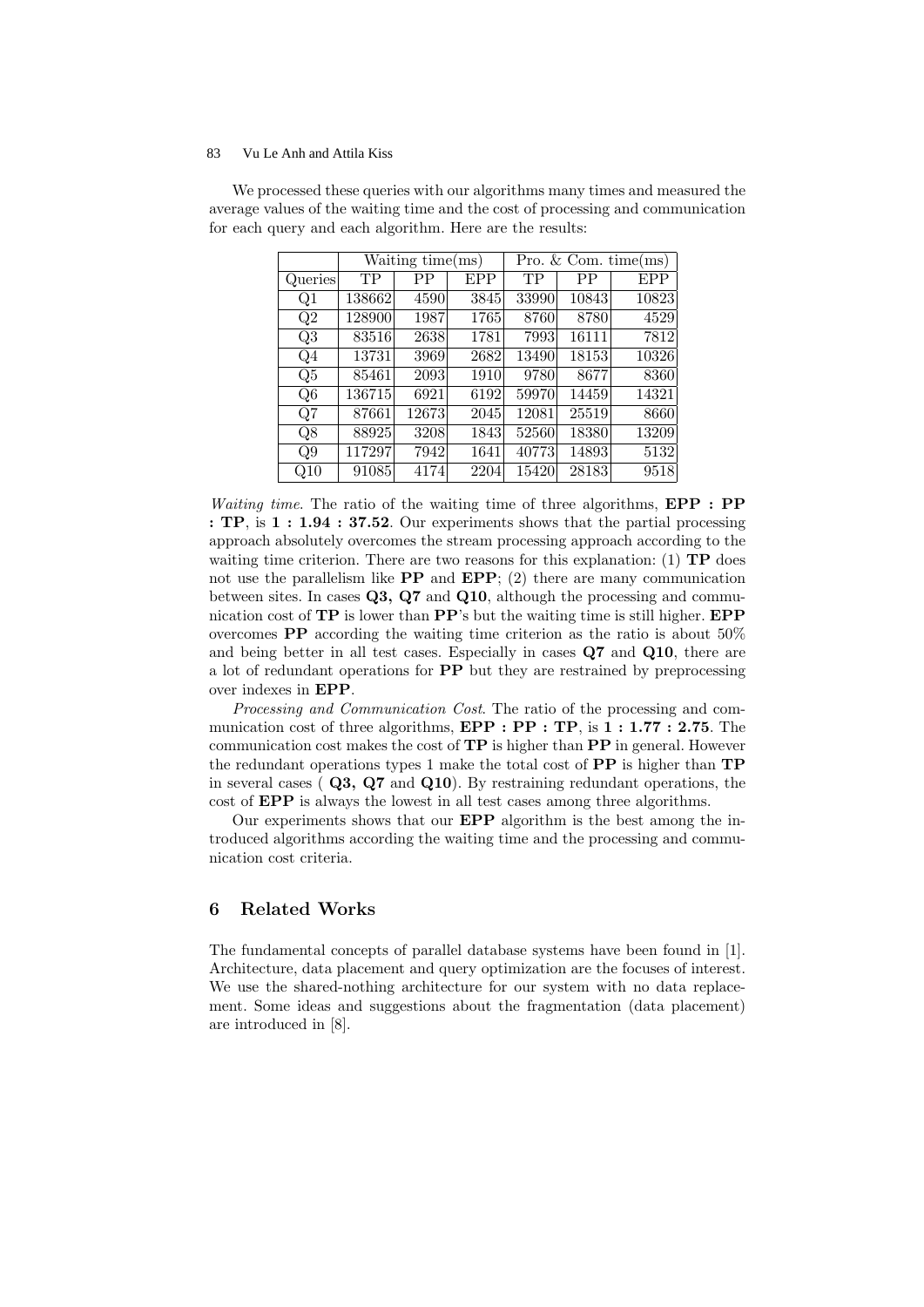The problem of optimizing, processing regular path expressions in the context of navigating semi-structured data in web sites has been introduced and studied in [2, 3]. The focus of [2] is on the use of local information expressed in the form of path constraints in the optimization of path expression queries. In [3] two query optimization techniques is proposed to rewrite a given regular path expression into another query that reduces the scope of navigation. [4, 5] are closely related to our work as they studied the distributed query evaluation on semi-structured data using partial evaluation. The boolean XPath queries [5] and the structural recursion queries [4] are introduced and studied. The main difference between these works and our work is the context of the system. All of them [2–5] assume that the data set is distributed in different machines in "weak" relationship and the communication cost may be very expensive. In their context the fragmentation is not manageable and the indexes describing the relationship between sites are not suggested. The spirit of the processing algorithms described in [4, 5] is similar to our partial parallel processing algorithm.

The structural indexes  $[6, 7, 14-17]$  are introduced to speed up the query evaluation over semi-structured data by simulating the data graph by an index graph. An index graph is equivalent with the data graph over a given query if the processing the query over the index graph and the query graph bring the same result. The 1-index  $[14, 6]$  is equivalent with the data graph over all regular queries. The  $A(k)$ -index [15] is equivalent with the data graph over all primary queries not longer than k. The  $D(k)$ -index [16], the M(k)-index [17] and DLindexes [7] are equivalent with the data graph over a given set of primary queries. In our context, the size of the structural indexes simulating the fragments are considered constant so the chosen indexes must be dynamics and adaptive. Our DL-tree-index are improved from the DL-indexes, which are the most adaptive and dynamics indexes.

# 7 Conclusion

We have shown an efficient algorithm processing regular queries in sharednothing parallel database systems based on partial evaluation. We define two types of redundant operations. The redundant operation type 1, which are not reachable, are determined by the tree structural. The redundant operations type 2, which have no matching node, are restrained by processing over structural indexes. The DL-tree-indexes are introduced and proposed for this purpose. The size of the tree index and the DL-tree indexes are considered as constants. The partial evaluation becomes more effective by restraining redundant operations. Our experimental study has verified the effectiveness of our techniques.

We plan to extend the current work in a number of directions. First, the effectiveness of our algorithm depends on the fragmentation. An effective fragmentation algorithm concerns with the statics system and the set of frequency queries. Some ideas are introduced in our work [8]. Second, we plan to extend our algorithms to handle more general queries in XPath and XQuery. The partial evaluation, indexes for these queries are open problems.